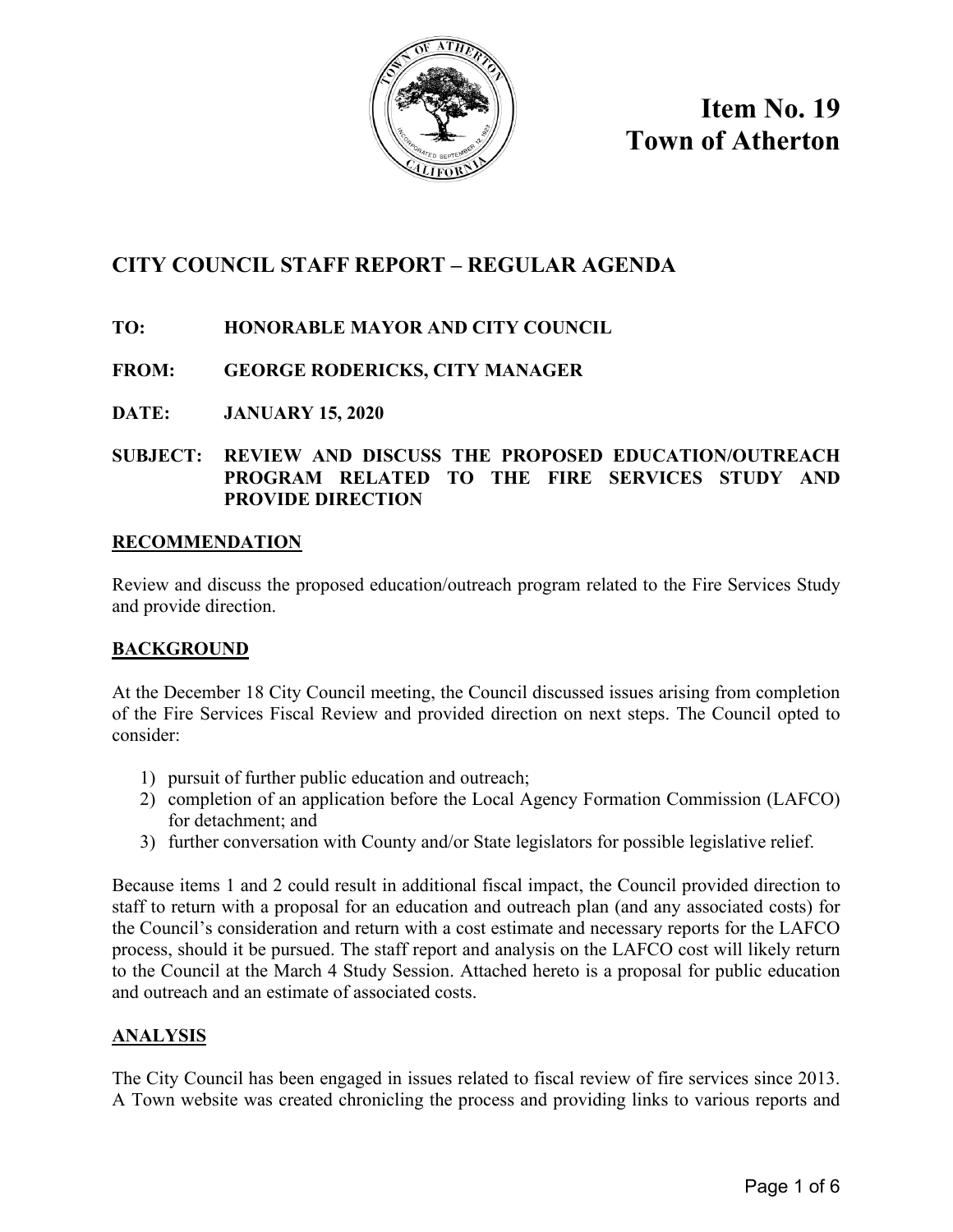studies - [https://www.ci.atherton.ca.us/460/Fire-Services-Fiscal-Review.](https://www.ci.atherton.ca.us/460/Fire-Services-Fiscal-Review) The website provides a History and Overview, a brief description of the revenues and costs for fire services as well as a table/map of calls by incident type. The website also provides links to the various Council meeting staff reports and studies. The January 2018 Staff Report link includes the letter sent to Atherton residents in January 2018 outlining the issues facing the Town. That letter is attached.

Should the Town move forward with a detachment process through LAFCO, that process includes various public meetings and could ultimately include a public vote process. In brief, the basic process is:

- 1. Town adopts resolution of application referenced above and submits it with application, plan for providing service, indemnification and fees to San Mateo Local Agency Formation Commission (LAFCO). The Commission has the authority to approve, approve with modifications, modify or deny applications.
- 2. LAFCO staff processes the application by referring it to affected county departments (assessor, elections, etc.) and agencies (Town of Atherton, MPFPD, affected cities).
- 3. LAFCO application triggers a letter from the Controller to the County and the Town initiating a 60-day property tax negotiation period. Both the Board of Supervisors and City Council must adopt property tax resolutions before LAFCO can schedule the application for hearing.
- 4. Once the application is deemed complete including adopted resolutions of tax exchange, LAFCO can schedule a noticed public hearing.
- 5. At the hearing, the Commission has the authority to approve, approve with modifications or conditions or deny the application.
- 6. If approved, LAFCO would be required to hold a protest hearing at which registered voters can submit written protest. If 50% or more of the voters submit protest, the detachment is terminated. If less than 25% of the registered voters in the Town submit protest, LAFCO orders the detachment. If 25% or more of the registered voters but less than 50% submit written protest, the detachment is subject to an election at which a majority of the Atherton registered voters must vote in favor of the detachment.
- 7. If approved by lack of protest or by majority vote at an election, LAFCO would finalize the detachment once all conditions are met. Conditions could include an executed contract with another fire agency, acquisition of station, apparatus or other actions.

Without an election, the process would typically take 6 to 8 months. With an election, an estimate would be 15 to 24 months, depending on election timing. The LAFCO process is a public process.

Based on the time spent thus far on this issue and the various potential public processes to come, staff recommends an abbreviated public education process that utilizes the potential LAFCO process for further engagement.

A 4-page Athertonian Newsletter could be dedicated to the fire service issues and mailed to all Atherton residents. The cost of a mailer of this type is approximately \$2,000. Staff would engage the assistance of the Ad Hoc Subcommittee in preparing the publication. The recent Town Center Special Edition Athertonian is a recent example of a similar cost publication. Following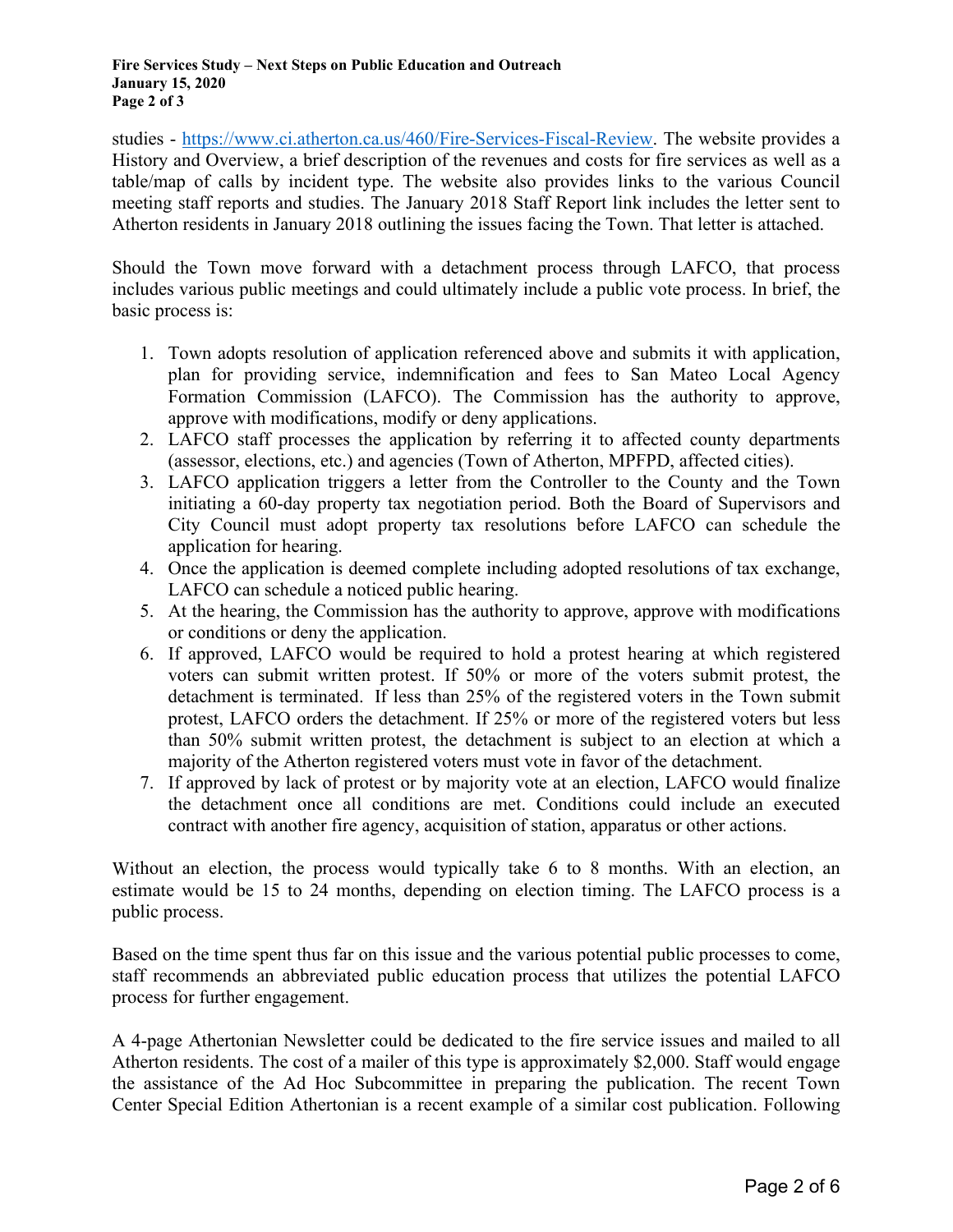**Fire Services Study – Next Steps on Public Education and Outreach January 15, 2020 Page 3 of 3** 

release of this publication and advertised within the publication, a community meeting can be hosted and facilitated by staff and the Ad Hoc Subcommittee. Refreshments at this meeting would be minimal cost (\$200). Alternatively, the Council could opt to host a full Special City Council meeting dedicated to the issue.

#### **POLICY ISSUES**

Policy discussion issues related to this item include whether or not to move forward with an abbreviated Town-driven public education process; expand the public education process with multiple meetings; and/or use the LAFCO process as the sole public education process.

#### **FISCAL IMPACT**

None at this time. Costs related to the public education process are driven by the Council's desired options for the number of meetings and publications. An estimate would be \$2,000- \$2,200 per publication and associated meeting. All publications would be replicated and released digitally as part of the Town's normal processes.

#### **PUBLIC NOTICE**

Public notification was achieved by posting the City Council agenda, with this agenda item being listed, at least 72 hours prior to the meeting in print and electronically. Information about the project is also disseminated via the Town's electronic News Flash and Atherton Online. There are approximately 1,200 subscribers to the Town's electronic News Flash publications. Subscribers include residents as well as stakeholders – to include, but not limited to, media outlets, school districts, Menlo Park Fire District, service providers (water, power and sewer), and regional elected officials.

### **COMMISSION/COMMITTEE FEEDBACK/REFERRAL**

This item has or X has not been before a Town Committee or Commission.

- Audit/Finance Committee (meets every other month)
- Bicycle/Pedestrian Committee (meets as needed)
- \_\_\_\_ Civic Center Advisory Committee (meets as needed)
- Environmental Programs Committee (meets every other month)
- Park and Recreation Committee (meets each month)
- Planning Commission (meets each month)
- Rail Committee (meets every other month)
- Transportation Committee (meets every other month)
- Tree Committee (meets each month)

### **ATTACHMENTS**

Letter to Atherton Residents – January 2018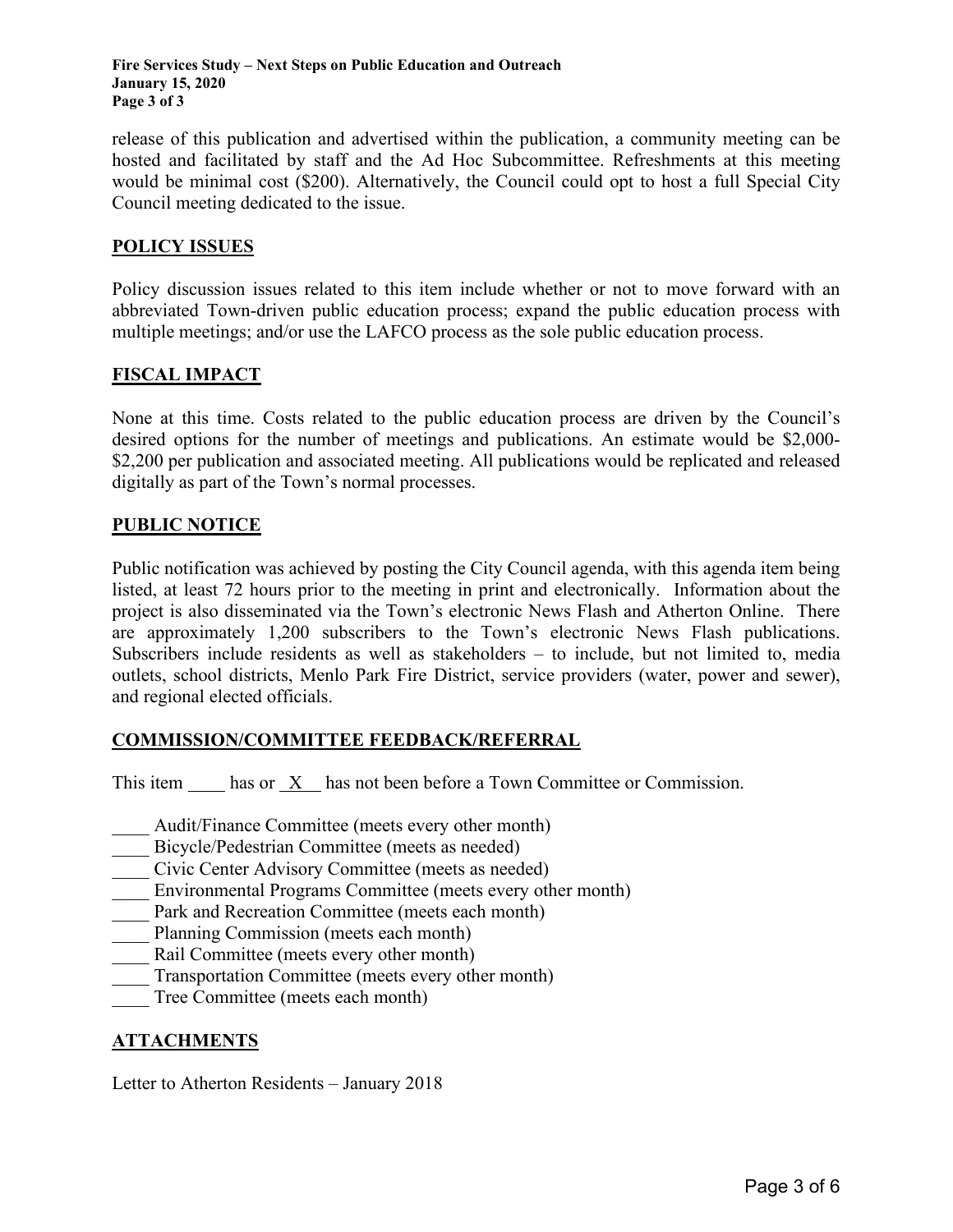# **Town of Atherton ATTACHMENT 1**

 91 Ashfield Road Atherton, California 94027

> Phone 650-752-0500 Fax 650-688-6528



January 18, 2018

Subject: Fire Services Fiscal Review

Dear Resident:

As you may know, in late 2016, the Town initiated a Fire Services Fiscal Review. The Town elected to undertake a review after it had prepared an overview of the Town's municipal services and an initial assessment seemed to indicate that revenue received by the Menlo Park Fire Protection District (MPFPD) from Atherton residents far exceeded the cost to provide the services. Prior to engaging the services of Matrix Consulting, the Town asked for more Atherton-specific detail from the MPFPD but the District indicated that it was unable to provide that level of detail since it provided services Districtwide versus specifically to Atherton. The issue(s) raised are not service related and the Town believes that the District provides Atherton residents with exceptional service.

The purpose of the Review was to answer three questions:

- 1. What revenue does the Menlo Park Fire Protection District receive from property taxes from Atherton residents?
- 2. What are the actual costs for services (direct and indirect) received by Atherton residents?
- 3. What would the cost of services be if the Town itself were responsible for providing fire protection services via its own municipal department or the potential contract for services?

The Review is complete and is now available on the Town's website. The City Council held its initial meeting on the Review on January 17 and the purpose of this letter is to provide a broad summary of the results of the Review and invite any member of the community to participate in the discussion at the February 21 City Council Meeting.

Attached is a 2-page Executive Summary of the results of the Review. We look forward to hearing from you at the February 21, 2018 City Council Meeting.

Sincerely,

Cary Wiest Mayor, Town of Atherton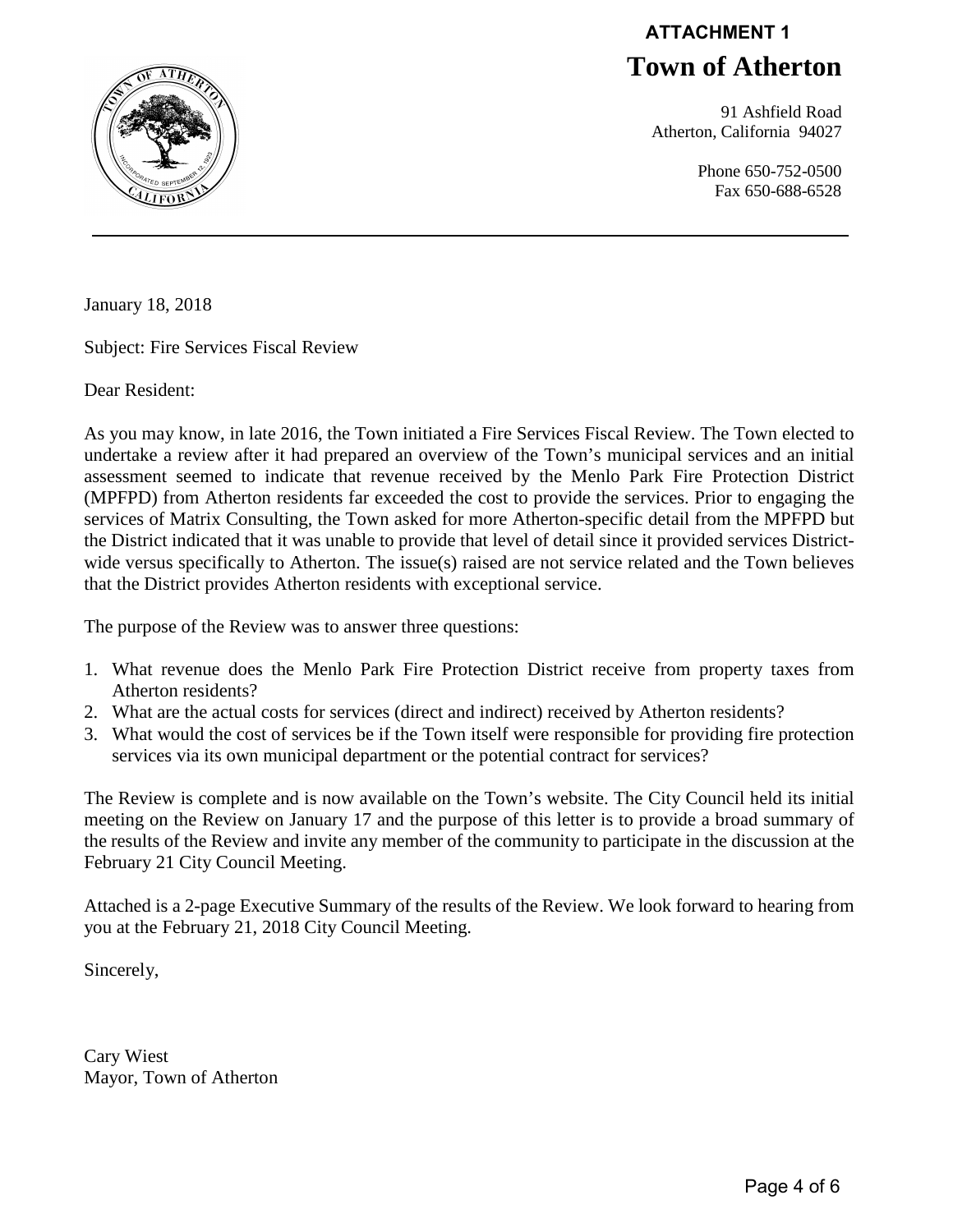

#### **Executive Summary Town of Atherton Fire Services Fiscal Review**

The Menlo Park Fire Protection District provides Fire Services to the Town of Atherton. The District's area of jurisdiction covers approximately 30 square miles and includes the communities of Atherton, Menlo Park, East Palo Alto and some areas of unincorporated San Mateo County. The District estimates their population to be around 90,000. Assuming that population estimate is correct, the unincorporated County area population in the table below reflects the difference between the 90,000 population and the known populations of the three incorporated communities.

# *Revenue – What Revenue Does the District Receive From Property Taxes from Atherton Residents?*

In Fiscal Year 2015/16, the District received an estimated \$37.26 million in total tax revenue. Of that total, Atherton residents contributed \$11.81 million or approximately 31.7%. Atherton's population represents 8% of the District's 90,000 total population estimate. The land uses within Atherton are 99% residential, with limited exception being schools and the Menlo Park Circus Club. Atherton does not have commercial or multi-family land use.

| <b>Menlo Park Fire Protection District Revenue</b> |                   |                     |               |  |  |  |
|----------------------------------------------------|-------------------|---------------------|---------------|--|--|--|
| <b>Jurisdiction</b>                                | <b>Population</b> | <b>Property Tax</b> | $\frac{6}{6}$ |  |  |  |
|                                                    |                   | <b>Revenue</b>      |               |  |  |  |
| <b>Atherton</b>                                    | $7,207 - (8%)$    | \$11,812,734        | 31.7%         |  |  |  |
| <b>East Palo Alto</b>                              | $29,684 - (33%)$  | \$2,082,850         | 5.6%          |  |  |  |
| <b>Menlo Park</b>                                  | $33,888 - (38\%)$ | \$17,547,987        | 47.1%         |  |  |  |
| Unincorporated                                     | $19,221 - (21\%)$ | \$5,817,192         | 15.6%         |  |  |  |
| County                                             |                   |                     |               |  |  |  |
|                                                    | 90,000            | \$37,260,763        | 100%          |  |  |  |

For comparison, the 2015/16 budgets for each of the incorporated communities served by the District for basic property tax revenue:

| <b>Jurisdiction Revenue</b> |                   |                     |                           |  |  |
|-----------------------------|-------------------|---------------------|---------------------------|--|--|
| <b>Jurisdiction</b>         | <b>Population</b> | <b>Property Tax</b> | <b>Total General Fund</b> |  |  |
|                             |                   | <b>Revenue</b>      | <b>Revenues</b>           |  |  |
| Atherton                    | 7,207             | \$7,547,888         | \$12,959,218              |  |  |
| East Palo Alto              | 29,684            | \$9,540,000         | \$19,772,560              |  |  |
| Menlo Park                  | 33,888            | \$17,263,249        | \$50,043,413              |  |  |
|                             |                   | \$34,351,137        |                           |  |  |

Revenue to the District shown above is Fiscal Year 2015/16. Revenue projections for FY 2017/18, based on a recent property tax study from HdL Consultants, reflect estimated property tax revenue from Atherton residents of \$13,653,178 to the Fire District, as compared to \$8,513,388 to the Town.